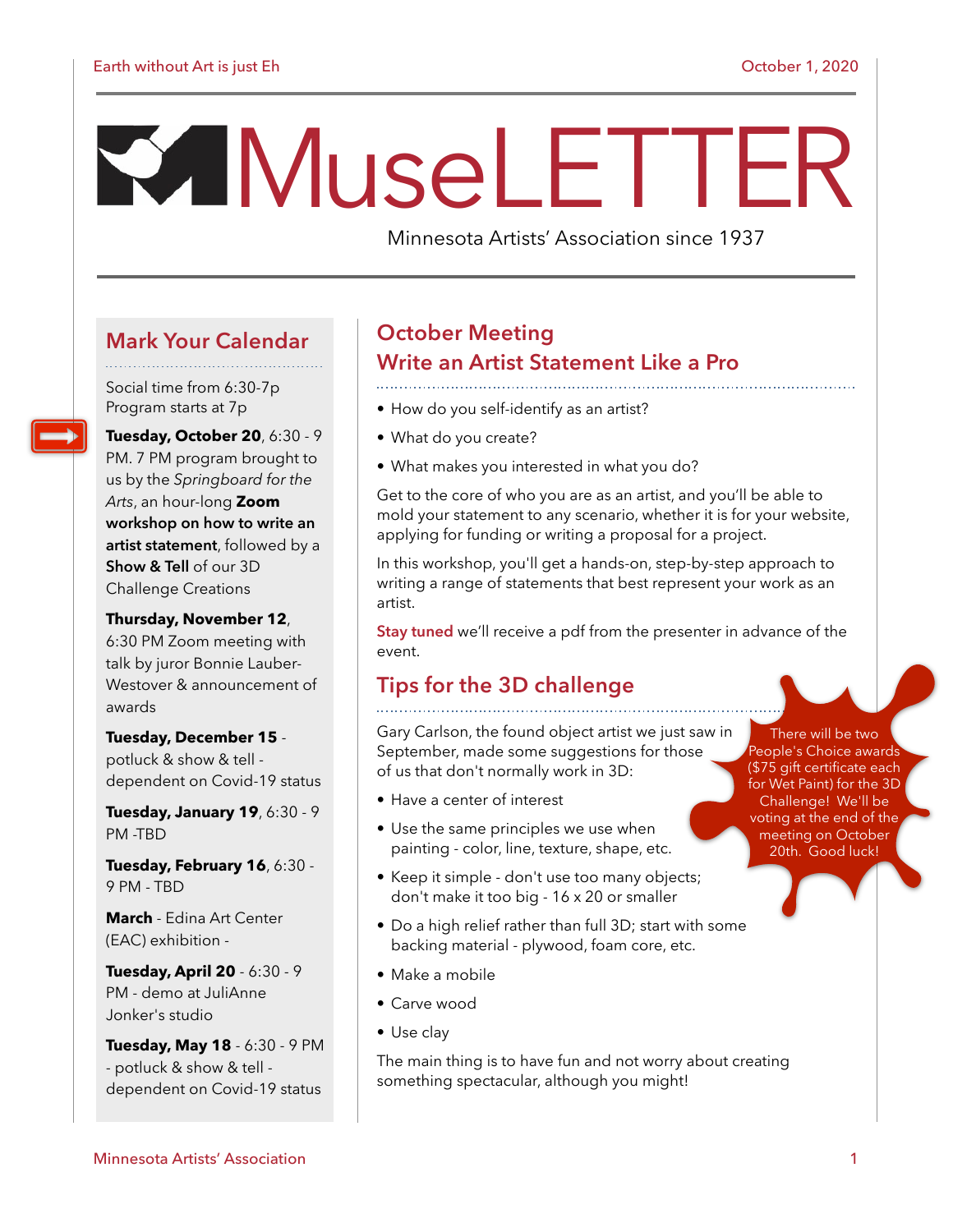# **Mission**

The mission of MAA is to educate, encourage, and inspire visual artists of all mediums and skill levels, offer fellowship and a supportive environment for creativity, and be a vital presence in the community through our programs and exhibitions.

# **Board Members**

President, Jim Geisinger 612-868-7653

Secretary, Ann Sisel (612) 275-0774

Treasurer, Wayne Sisel [sisel001@umn.edu](mailto:sisel001@umn.edu)

Exhibitions, Marjorie Moody 651-644-0068 Co-chair, Shelly Rottenberg

Programs, Position Open, maybe you?

Newsletter, Marie Panlener, 612-741-5206 [panlener@mac.com](mailto:panlener@mac.com)

Website, Shakun Maheshwari 952-476-6475

Board Members at Large Jack O'Leary 952-888-0638 Diane Gilbertson

# **Success with Zoom and the Carlsons!**

We had 17 participants including the presenters. Gary and Mary Ann Carlson shared photos of their amazing found art sculptures describing in detail the gathering and storing of the objects, the process of creating them and the way that they stow & transport them to gallery shows.

We saw pictures of their property with a huge barn structure that houses their gallery and had a tour of the inside of their workspace.

Gary was the main presenter but we also saw a few of Mary Ann's sculptures as well. They make a great team with each one creating their individual artworks (very different from each other) but providing feedback & support when requested.

Gary taught photography so he makes sure the photos of their art are professional and Mary Ann does the computer finishing touches making sure the color is accurate.

The work was exquisite, sometimes making a statement and, other times, humorous. Composition and balance are key elements in Gary's work. A finishing touch of crystal clear acrylic spray (matte) retains the colors caused by oxidation on his found objects.

It was an inspiring evening!



Gary Carlson, Gothic Spring Gary Carlson, River of Souls

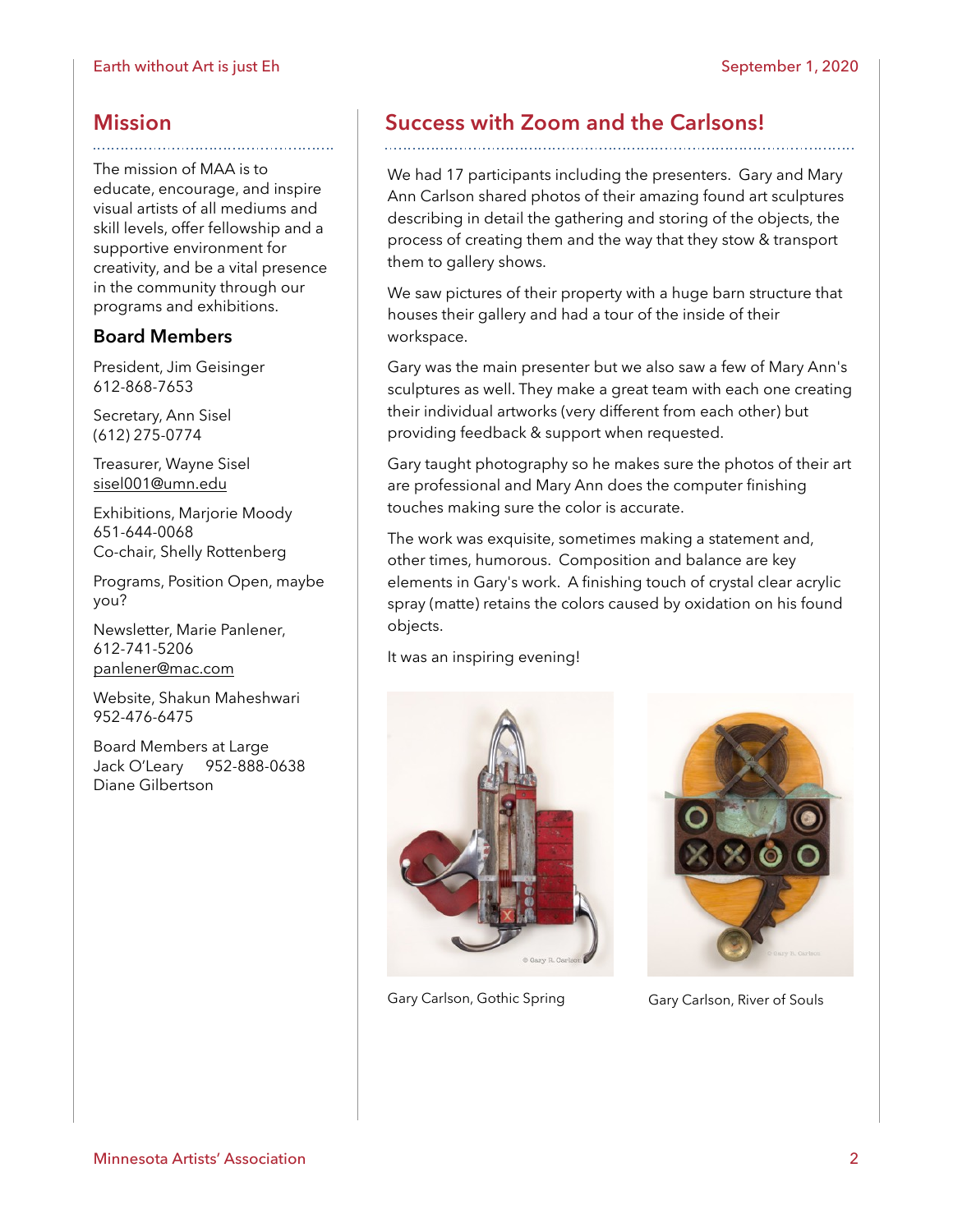# **MAA Fall Members Exhibition Registration Due October 15th**

Exhibition Dates: November 12, 2020 - January 1, 2021 (Virtual only)

Entry Form Deadline: Thursday, October 15, 2020

Juror: Bonnie Lauber-Westover

Zoom awards presentation: Thursday, November 12, 6:30 PM

Entry fees: \$15 for 2 entries; \$10 for 1 entry - Must be a member

## **Requirements:**

- All work must be original, created solely by the artist.
- You must be a current member of MAA.
- Photographs & hand pulled prints are acceptable.
- Works previously displayed in MAA exhibitions are not acceptable.
- One or two works can be entered.
- The Ames Center receives a 25% commission on all sales.

# **Send jpegs & entry form by email to: [marjoriejmoody@aol.com](mailto:marjoriejmoody@aol.com)**

Prepare jpegs as follows: 1000 pixels or greater on shortest side, no larger than 2 MB, no smaller than 72 dpi.

| Entry #1 |                                                                                                                                          |
|----------|------------------------------------------------------------------------------------------------------------------------------------------|
|          |                                                                                                                                          |
|          |                                                                                                                                          |
|          |                                                                                                                                          |
| Entry #2 |                                                                                                                                          |
|          |                                                                                                                                          |
|          |                                                                                                                                          |
|          |                                                                                                                                          |
|          | $D_{\text{max}}$ and $\alpha$ are a set of $f_{\text{max}}$ (and $f_{\text{max}}$ and $\alpha$ and $f_{\text{max}}$ and $f_{\text{max}}$ |

### **Please send your entry fee (check made out to MAA) by regular mail to:**

Marjorie Moody 1220 Pascal St. No. St. Paul, MN 55108

Questions: Call Marjorie (651) 644-0068 or email marjoriejmoody@aol.com

#### Minnesota Artists' Association 3

# **Fall Show is Virtual Only**

Our fall members show at The Ames Center will be virtual only, meaning that it will be online on their website & facebook page but not be physically in the gallery. Their gallery is not currently open due to covid-19. I hope you will still enter the show, though! We will still have it juried and have our usual awards & ribbons!

Three - Awards of Excellence each \$100.

Three - Awards of Merit - each \$50.

Three - Honorable Mentions each \$25.

You must be current on your dues to enter the show.

We lowered the show entry fee since it is virtual only so you can enter 2 artworks for \$15 or 1 artwork for \$10.